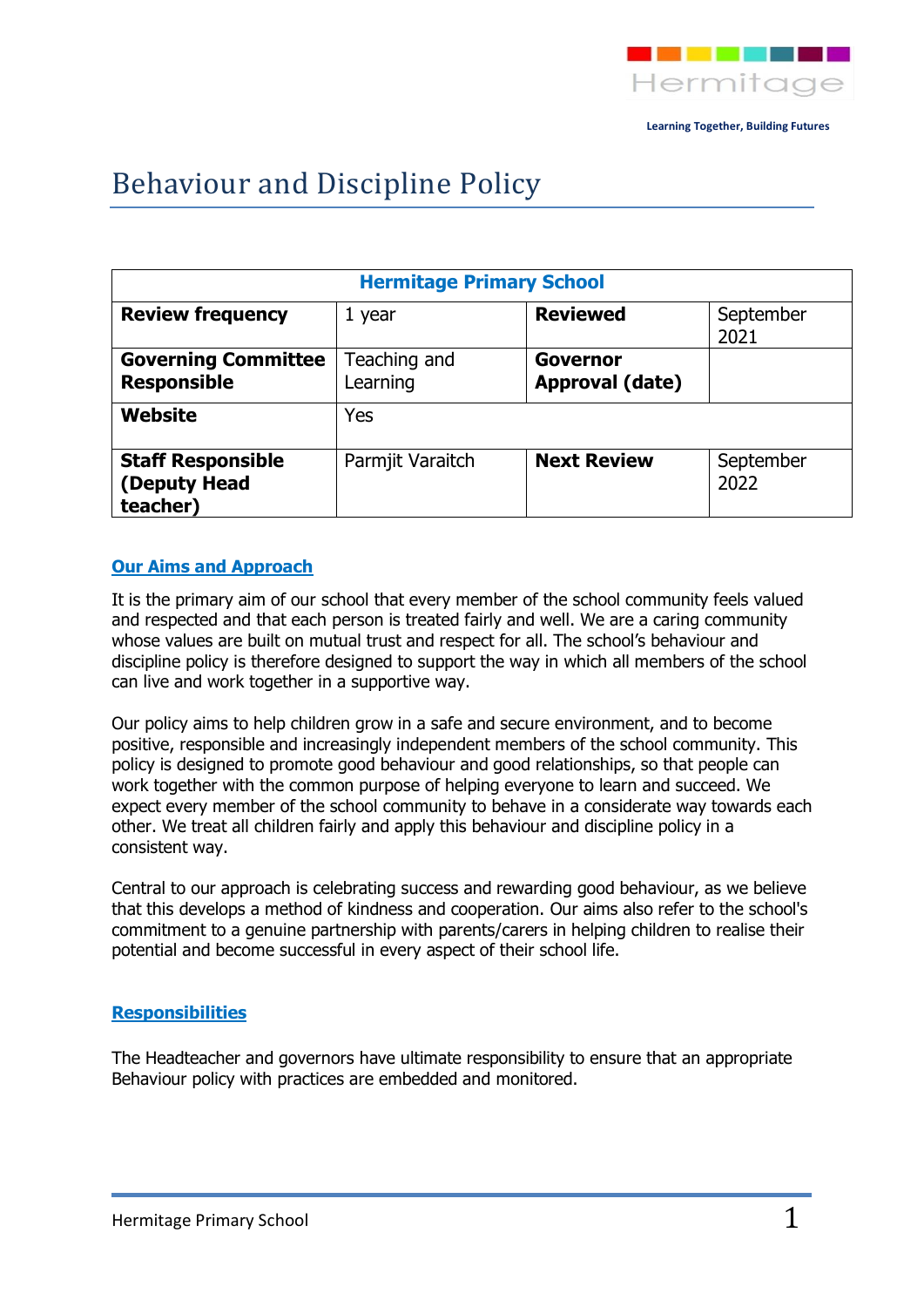# **Scope of Policy**

This policy applies to:

- pupils
- parents/carers
- teaching and support staff
- school governors
- peripatetic teachers/coaches, supply teachers, student teachers
- visitors
- volunteers
- voluntary, statutory or community organisations using the school's facilities

# **Our Caring Code and Pledge**

The Caring Code which was constructed by our children displays 4 key messages about positive behaviour at our school. Our school Pledge encompasses the code and encourages all members of our school community to work together towards achieving a school environment that is happy, successful and proud!

#### **Caring Code:**

- Always be kind and helpful
- Fulfil responsibilities with care and attention
- Treat everyone and everything with respect
- Be the BEST that YOU can be!

### **Hermitage Pledge:**

I make this promise to myself and to my school, To always try my best, use my learning as a tool. To be kind, to be helpful, whilst striving to achieve, To fulfil my responsibilities, to be the best that I can be. We know our school is great, so we are saying it out loud, We belong to Hermitage; we are happy and we are proud.

### **A Positive Environment**

Perhaps most important of all is the overall climate and ethos of our school. Our ethos of care, respect and recognition of individual need can be seen through:

- A positive and proactive environment that relies upon and promotes reward and praise, and catches children being good, rather than reactive responses and sanctions.
- The example set by members of staff in their relationships and communications with children
- The support and relationships that members of staff have with one another
- The sense of community within the school and that all children are ambassadors for us
- Interesting and well-prepared lessons that cater for individual need
- A colourful and stimulating environment in and around the school building
- The establishment of a shared understanding through our Caring Code and school Pledge and the positive ethos that they create across our school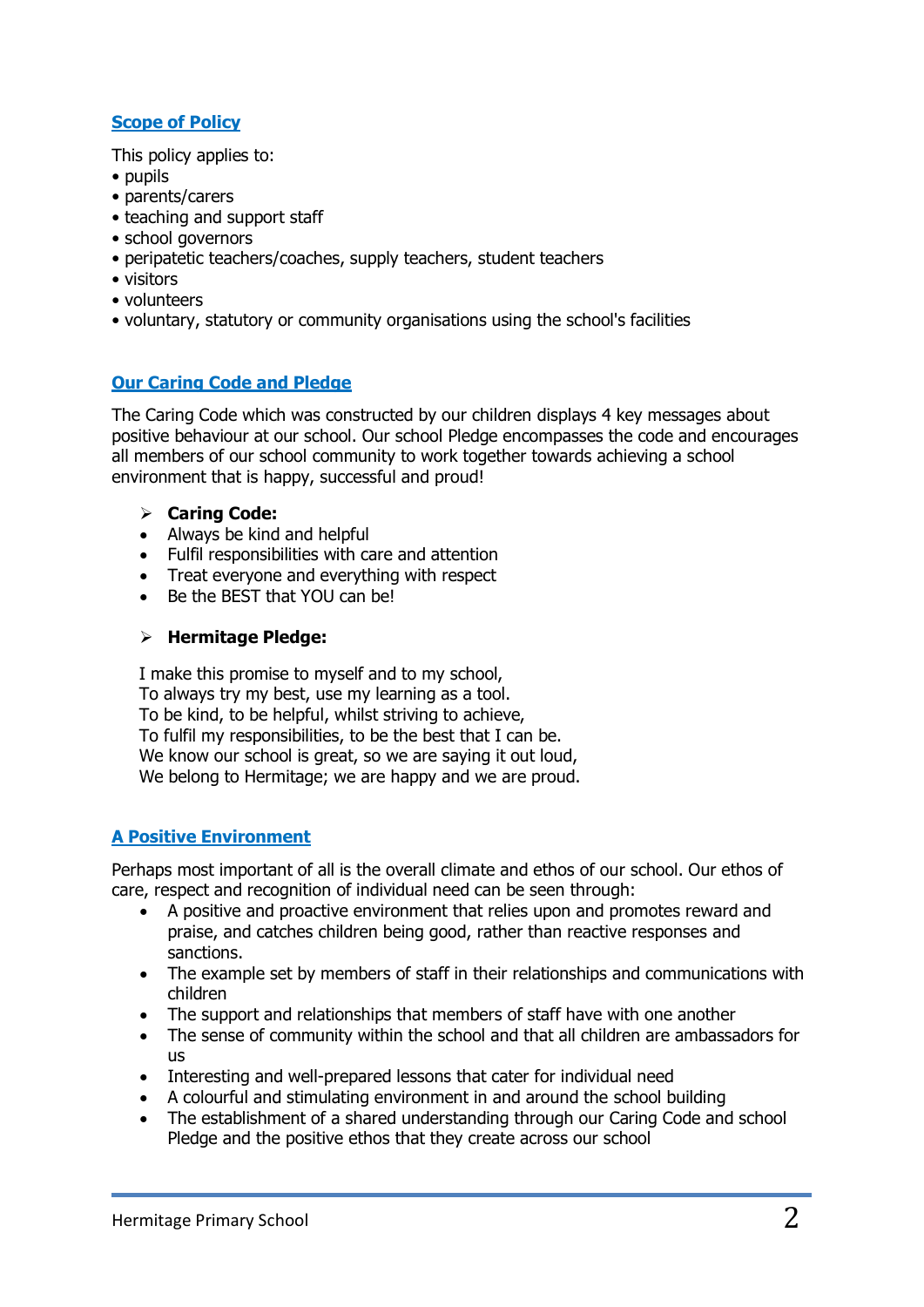- Varied opportunities for children with different gifts and talents to see these celebrated
- A recognition that we are all different and that there is no 'best fit' model for a human being
- The shared and agreed identification of what we consider to be unacceptable behaviour
- Agreed sanctions/steps where behaviour is unacceptable
- A fair consistent approach across the school
- An opportunity at each stage for children to make better choices through the careful guidance of supportive staff
- The involvement of parents/carers at an early stage
- A restorative approach which focuses on resolving conflict and difficult situations effectively
- The involvement of children encouraging children to take responsibility for their actions
- The discussion with children in circle time and PSHE about the need for expectations and the responsibilities we each have to one another
- A readiness to be flexible and look for a variety of strategies to support children with appropriate patterns of behaviour
- The use of a multi-agency approach wherever appropriate

# **Promoting Behaviour for Learning**

Our **SUCCESS** framework for behaviour management focusing on celebrating children's efforts and achievements as well as developing their wellbeing.

Our school **encourages positive behaviour** by using the following strategies:

- making expectations clear and sharing them
- specific behaviour for learning expectations
- regular online E-Safety lessons that promote positive behaviour online
- giving descriptive praise and encouraging peer to peer praise
- applying 'brain of the day' to further promote peer praise and cooperation
- weekly peer praise posters
- building self-esteem and empathy through whole school approach 'Zones of Regulation' and the wider curriculum
- Daily Mindfulness completed after lunchtimes, applying Mindful Moves, Mindful Mark Making and Mindful Breathing
- handing out dojos across the whole school which are directly linked to our Caring Code, School Values, 5 School Manners
- developing intrinsic motivation
- Kindness Jars: each class chooses their kindness focus weekly
- focused team building and pastoral week each September
- class celebrations walls
- qiving immediate rewards e.g. stickers, marbles in a jar, dojos etc
- earning class privileges
- developing community through our Caring Code and School Pledge
- buddy systems
- 1:1/small group mentoring and intervention via our Wellbeing Officer
- explicit teaching through the PSHE Jigsaw curriculum
- negotiating and agreeing classroom expectations/rules with children
- celebration and awards assemblies
- targeted 1:1/small group interventions which support social and emotional well-being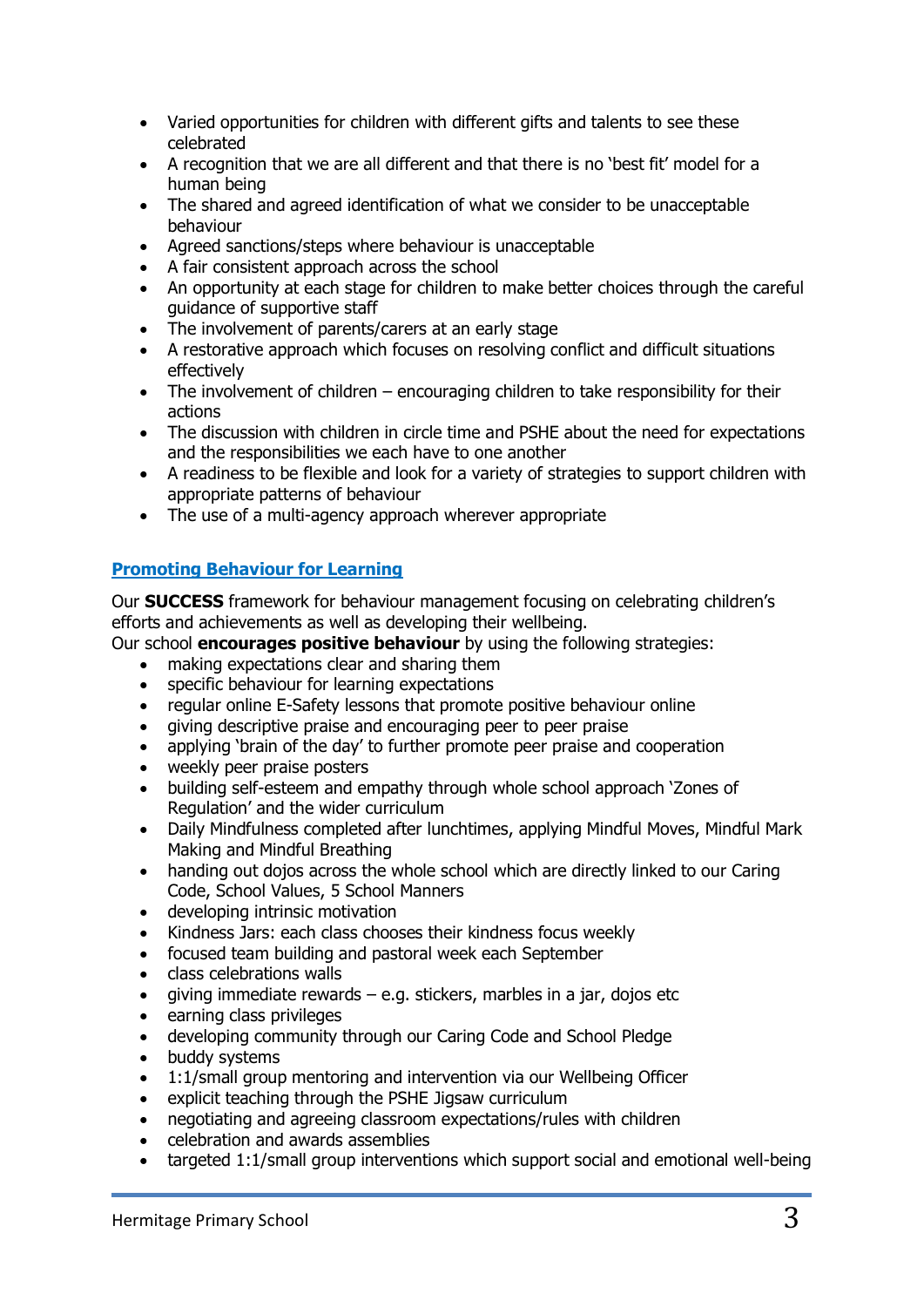- using 'I Speak' and 'I Statements' to model positive communication
- weekly class rewards and recognition
- Lunchtime Charter
- specific whole school behaviour scripts used by all staff across the school day
- pupil wellbeing champions (one boy and one girl in each class from Yr1 upwards)
- community council
- Home-School agreement promoting positive partnerships with parents/carers
- pupil voice and well-being questionnaires
- positive feedback to class teachers from lunchtime supervisors
- providing play equipment and structured play opportunities at lunchtimes as well as OPAL play (Outdoor Play and Learning), pupils use loose parts to develop creative play and cooperation skills

### **Sanctions and STEPS**

Our **STEPS** framework for behaviour management focusing on encouraging children to take ownership for their behaviour and actions. There is a separate breaktimes/lunchtimes STEPS framework.

#### Our school **discourages unacceptable behaviour** by:

- sharing and consistently following the whole school STEPS<br>• being clear and explicit about what is unaccentable
- being clear and explicit about what is unacceptable
- using reflection sheets to help children understand the choices that they have made
- applying the restorative conversations framework to ensure better choices
- using 'I Statements' to model appropriate responses
- using principles of growth mindset when discussing behaviour with pupils and encouraging them to apply themselves
- regular discussions at Wellbeing Team meetings
- being preventative and proactive in our approaches to effectively support pupils with social and emotional needs
- firmly and promptly dealing with misbehaviour beyond the school gates with the support from parents/carers
- applying 'Lunchtime Strategy' (structured lunchtimes) for pupils who find it difficult to manage their behaviour at breaktimes/lunchtimes and who need careful support from adults
- preparing personalised Behaviour Support Plans and Risk Assessments alongside parents/carers for pupils who require additional support and reviewing them systematically
- using clear monitoring and recording systems which fully involve our parents/carers:
	- o Staff will contact a parent when a child receives three Step2 consequences
	- $\circ$  Phase Leaders will closely monitor Step2 consequences alongside the class teacher and the parent. Meetings will be arranged with parents if a child's behaviour continues to fall and becomes **'At Risk'** (Stage A) of further decline. The meetings are an opportunity for school and home to co-construct support that will help the child to make better choices with their behaviour. Shared strategies will be applied at home and school and monitored with the parent for a period of 4 weeks. If there is no improvement, a **'Behaviour Support Plan'** (Stage B) will be initiated. The plan will be co-constructed with staff, parents and pupil and monitored over a period of 4 weeks
	- o Deputy Head will closely monitor Step3 consequences and pupils on Behaviour Support Plans. If a child's behaviour continues to decline once placed on a Behaviour Support Plan (Stage B), then further support will be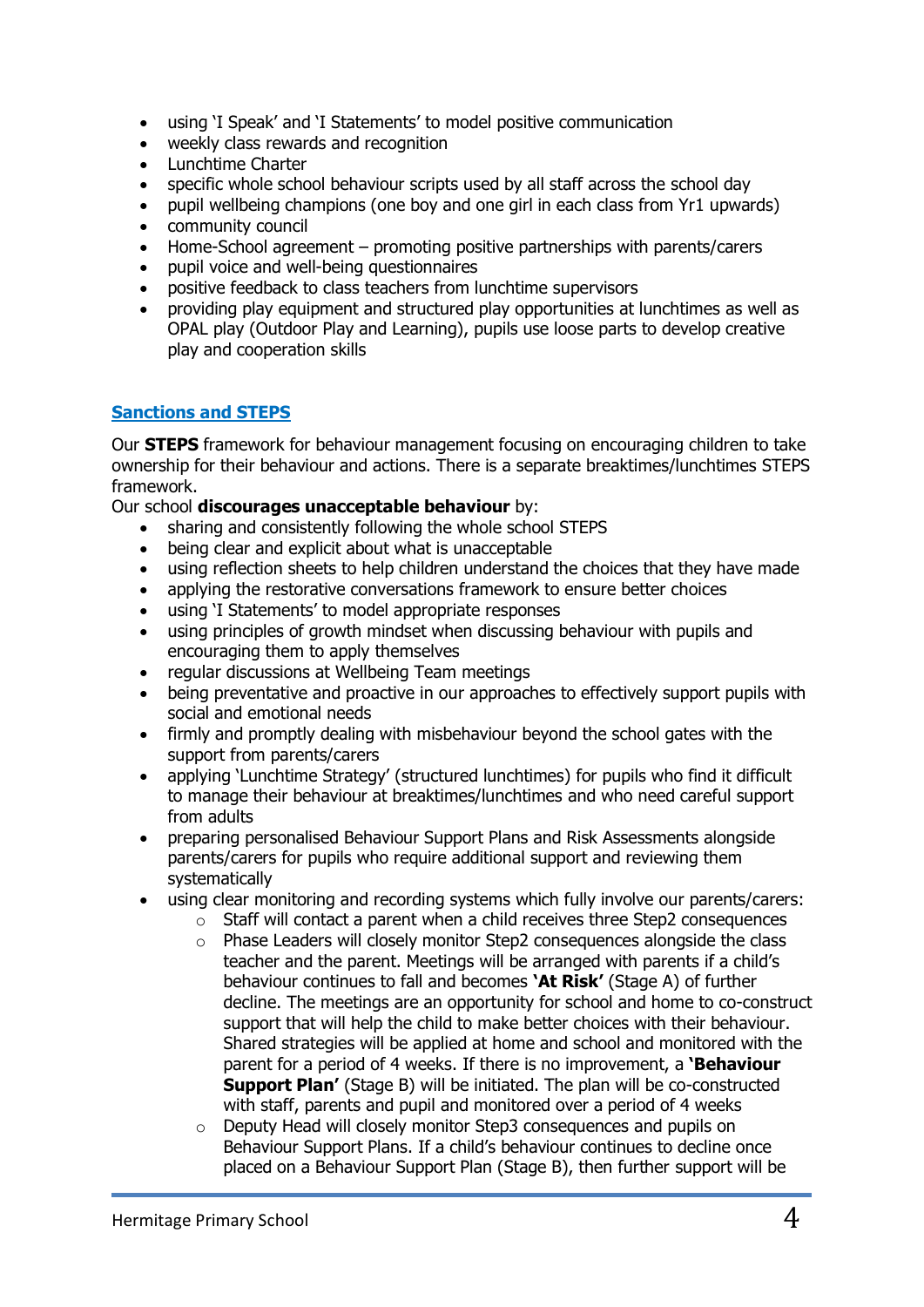discussed under Stage C **'Cause for Concern'.** At this stage we will seek active support from external agencies.

• applying positive handling (only used as a last resort to keep children safe, see full details in the Positive Handling Policy)

# **Curriculum**

Positive behaviour choices and emotional resilience are explicitly and implicitly taught throughout the curriculum. Understanding and managing feelings is taught through our PSHE Jigsaw lessons and incidentally in other areas of the curriculum and through problem solving in the playground and in other social situations.

We aim for all children to have the confidence, resilience and increasing maturity to deal with changes in school and at home, whatever they may be. We support them to develop:

- positive relationships
- good behaviour and manners
- an ability to problem solve both within and outside the classroom

# **Mental Health and Wellbeing**

Good mental health is important to us and we have continuously developed our social curriculum to reflect our commitment to achieving good mental health for our pupils, staff and parents. Our focus within this area is specifically demonstrated through:

- our PSHE scheme, which has mental health and wellbeing embedded within its lessons in addition to specific wellbeing lessons from another teaching resource
- pupils take part in daily mindfulness sessions after lunchtime across the whole school
- specific interventions: drawing and talking, pupil coaching sessions which utilise a growth approach
- staff specifically trained in First Aid Mental Health, Mental Health Champions, SCERTS (social communication, emotional regulation and transactional supports)
- our regular internal staff training which develops skill and knowledge within mental health
- access to an app called Reach to Teach which supports staff to understand how pupils can be supported across a range of needs
- use of specific assessment tools: Strengths and Difficulties questionnaire, Boxhall Profile
- regular information and resources that are shared with staff and parents: monthly Action for Happiness calendars and weekly Thrive documents that provide useful tips for enhancing mental health and wellbeing
- school wide focus on World Mental Health Day (October) as well as Children's Mental Health week (February)
- internal data captured through Pyramid of Need process which highlights vulnerable pupils (completed twice a year)
- direct external services work and swift referrals made to CAMHS, CDC and Early **Intervention**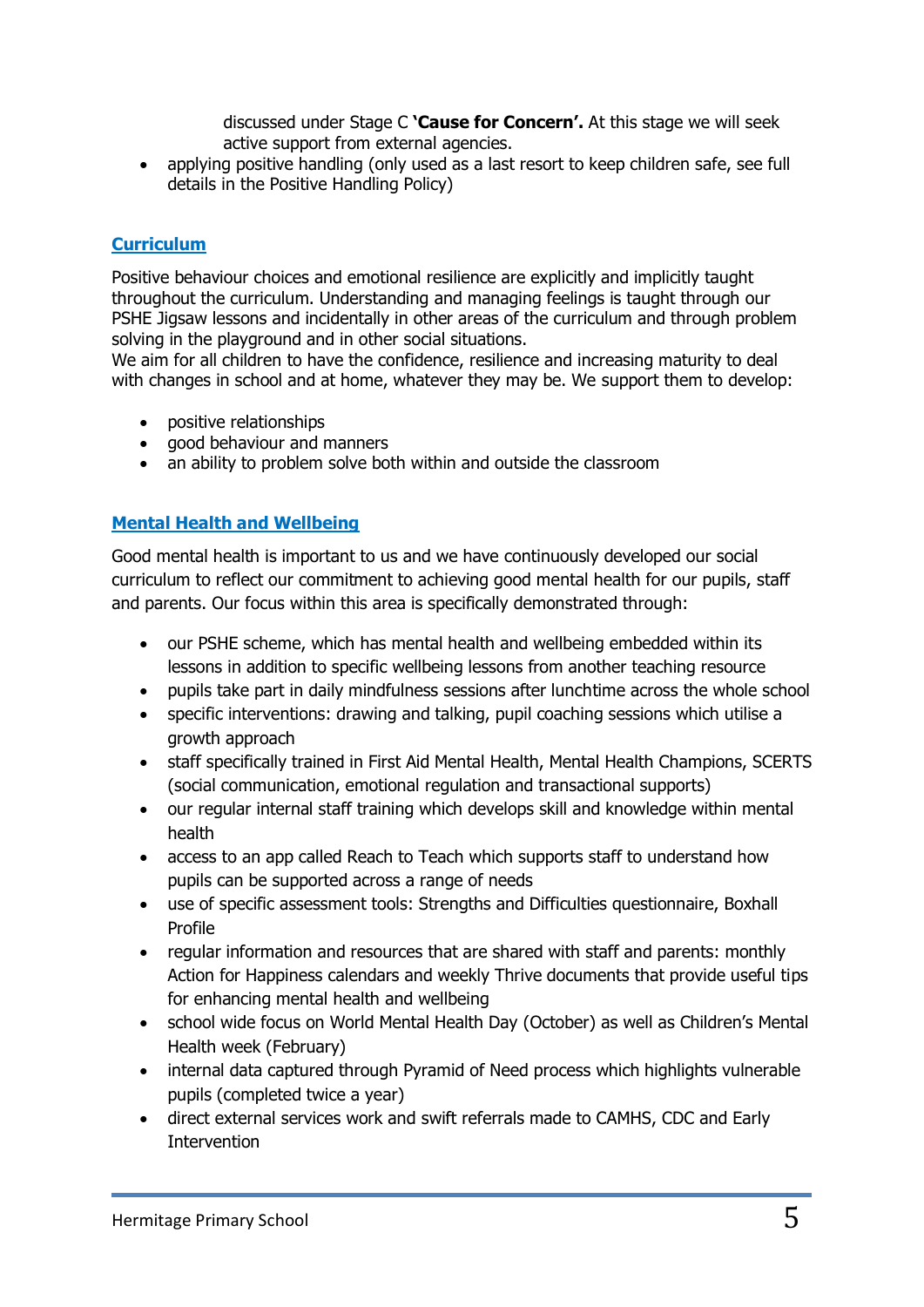- weekly Circle Time lessons that are specific to the needs of our pupils. The Circle Time lessons have a specific formula where connection, belonging and understanding are at the heart of each lesson. The Circle Time lessons also have 'grounding techniques' (techniques used to reduce anxiety) embedded within their planning
- focused assembly schedule that focuses on SMSC, British Values and our own SMILE initiative (Socially confident, Mentally wealthy, Intellectually curious, Life-long learners, Emotionally regulated)
- pupil wellbeing champions who meet regularly with the Wellbeing Officer to discuss practices at school as well as new initiatives
- Zones of regulation approach embedded into daily classroom practice. Our pupils use the 4 zones: Green – Good to Go / Blue – Rest and Get Ready / Yellow – Running Slow / Red – Stop and Think to help them self-regulate as well as apply specific strategies that they can use to get back to 'Good to Go'
- Self-regulation strategies are shared openly with our pupils, helping them to manage their feelings and any anxieties in a positive way

This is our school's vision statement for Mental Health and Wellbeing:



Our statement is continually referenced in our PSHE and Circle Time lessons, as well as in assemblies. Our commitment is demonstrated through our specific actions above

# **Inclusion**

Some children will need more support than others in learning to respect the rights of others and to meet the school's expectations of behaviour. We work closely with staff members and parents/carers to ensure that our approaches ensure success for all our children, whatever their additional needs may be. We acknowledge this through:

- understanding that some of our children, for some or all of the time, will need more of our attention and support than others
- our responsibility to teach social/emotional behaviour and understanding to all children
- planning and providing additional transitions within school (between phases, midyear arrivals and externally into KS3)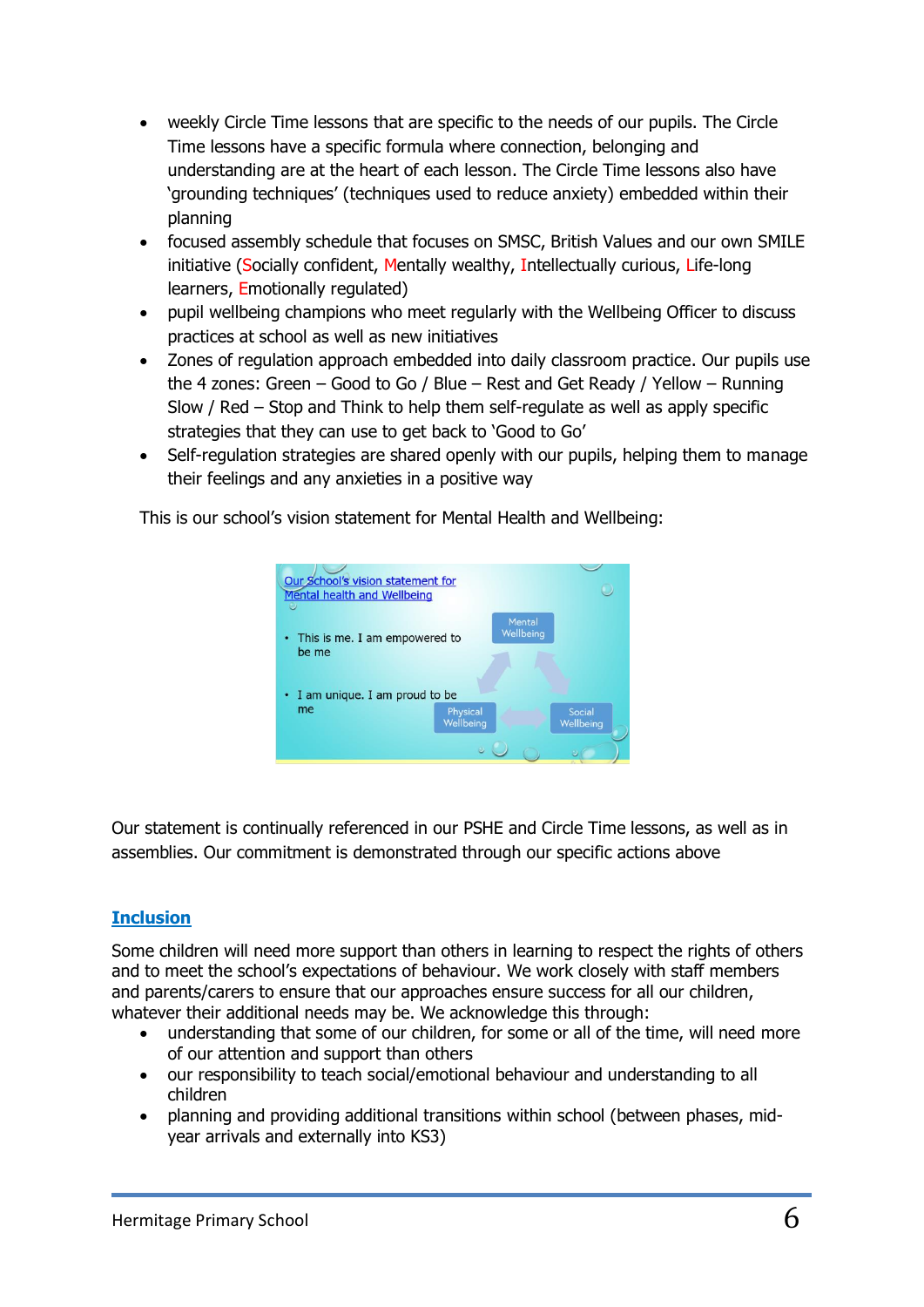- understanding that for those children identified with SEND, the system will be carefully modified or adapted to meet their individual needs. Appropriate pastoral programmes will be discussed with parents/carers in advance and every effort will be made to ensure that rewards and sanctions are applied consistently across settings (home and school) to increase chances of success. The pastoral programmes may include risk assessments and positive handling plans. Pastoral programmes will be reviewed periodically with the parents/carers.
- Significant or consistent behaviour concerns may be indicators of needs which can not be addressed solely through the home/school partnership. Where appropriate, we will seek support from external agencies such as Educational Psychology, Early Help Assessment, Child and Adolescent Mental Health Service (CAMHS). All external referrals will be undertaken following full discussion with parents/carers.
- All other interventions will be routinely recorded (i.e. school mentoring, social/ nurture groups, lunch time support, 1:1 support, educational psychologist, well-being officer).

# **Educational Visits**

Although most trips are part of the National Curriculum and all children should therefore take part, occasionally a child's behaviour puts themselves or others in danger. Every effort is applied to make reasonable adjustments which may include requesting that the child's parent/carer accompanies the trip. If, however, an assessment shows that these risks cannot be adequately managed, children may be excluded from trips and also from extracurricular clubs. Parents/carers will be informed in advance if this is the case.

### **Screening and Searching Children**

The school will 'search' children if there is good reason to suspect a pupil may have a **prohibited item** in their possession or that they have, in their possession, property which does not belong to them.

Prohibited items are:

- Knives or weapons
- Alcohol
- Illegal drugs
- Stolen items
- **Tobacco and cigarette papers**
- **Fireworks**
- Pornographic images
- Any article that a member of staff reasonably suspects has been, or is likely to be, used to:
	- o Commit an offence
	- o Cause personal injury or damage to property

By 'search' we mean that the child will be asked to empty a bag or pockets of their clothing; staff will not physically search a child. Only members of the leadership team may ask a child to empty their book bag or clothes pockets to ascertain whether such items are present. If items are discovered, the staff member will remove them and store in safe keeping until such time as the incident has been investigated and parents/carers have been informed. Any prohibited items or equipment which should not have been brought to school will be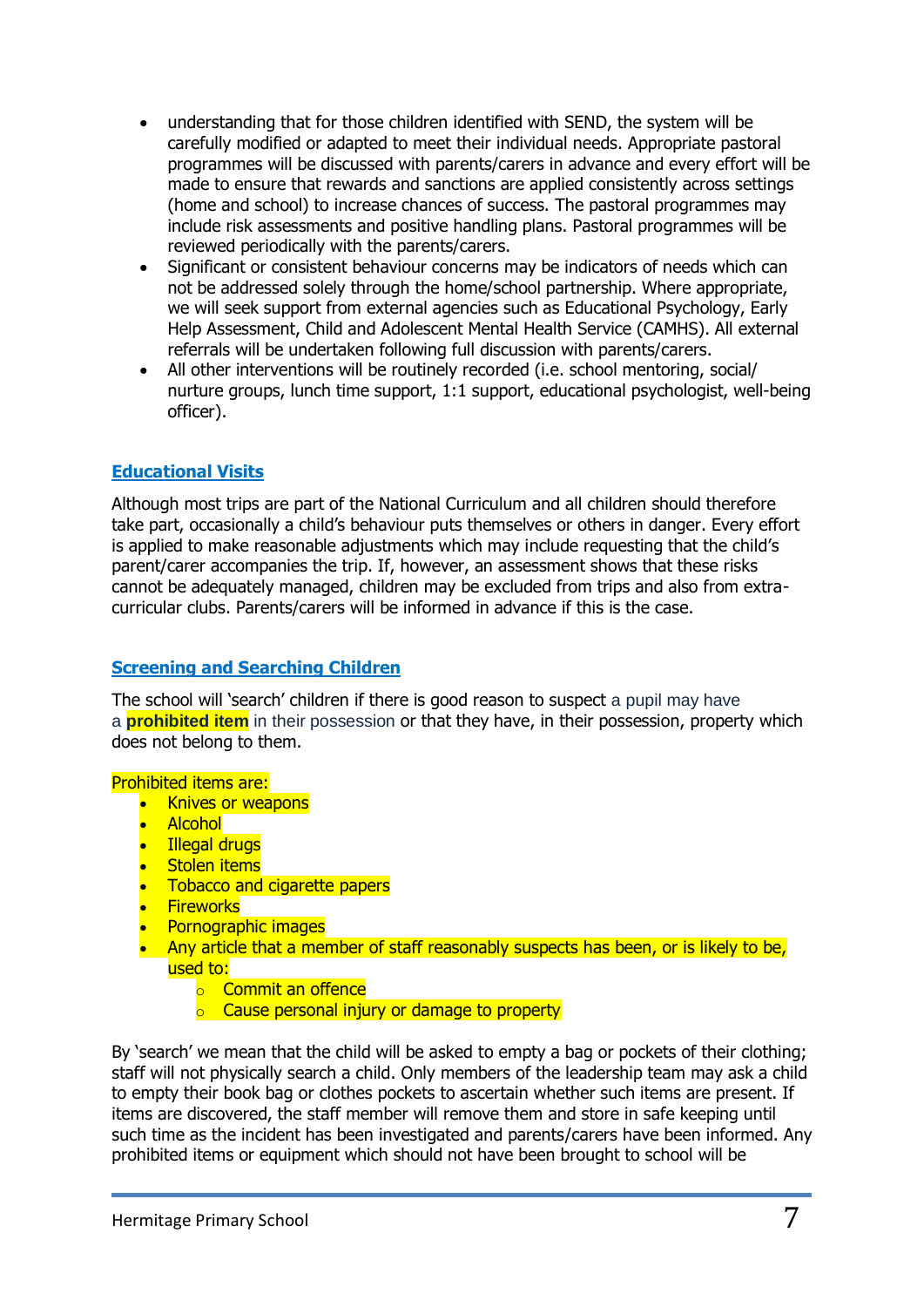returned only to the child's parent/carer. The Police/Community Police Officer will be contacted based on the danger posed by the item. Knives, weapons, controlled substances, stolen items, pornographic images will be passed on immediately to the Police.

Property which does not belong to the child will be removed and returned to its rightful owner following investigation. If a child refuses to empty their bag/pockets, parents/carers will be contacted and asked to attend school to enable the search. The matter may be further escalated by the Headteacher as necessary.

The school adheres to the statutory advice as set out by the **DfE: Screening, searching and confiscation** – Advice for Headteachers, Staff and Governing Bodies (January 2018). A link to the document is listed at the end of this policy.

### **Exclusion**

As part of our positive behaviour approach and depending upon the severity of a misdemeanour, the school expects to use supervised internal seclusions as much as possible before moving to the formal terms of an Exclusions Procedure: Fixed Term Exclusions and Permanent Exclusion.

The school adheres to the statutory DfE guidance 'Exclusion from maintained schools, academies and pupil referral units in England' (September 2017). A link to the document is listed at the end of this policy.

The decision to exclude rests with the Headteacher and will always be linked to disciplinary reasons. A decision to exclude a pupil permanently will only be taken:

- In response to a serious or persistent breaches of the school's behaviour policy
- Where allowing the pupil to remain would seriously harm the education or welfare of the pupils or others in the school

(Please reference further details in Exclusion Policy)

### **Allegations**

Any malicious allegations made by children against staff members regarding misuse of their powers will be dealt with accordingly by the Headteacher. The Headteacher will draw on the advice in Dealing with Allegations of Abuse against Teachers and other staff guidance documents when setting out the pastoral support that school staff should expect to receive if they are accused of misusing their powers. Staff so accused should not be automatically suspended pending an investigation. In addition, the Headteacher may also seek support and advice from the Borough's LADO and Schools HR.

#### **The Success of this Policy**

The success of this policy will be monitored by the governors through:

- The number of incidents recorded
- The total number of internal seclusions
- The total number of fixed-term and permanent exclusions
- Pupil, parent/carer and staff voice questionnaires/evaluations

#### **Policy review**